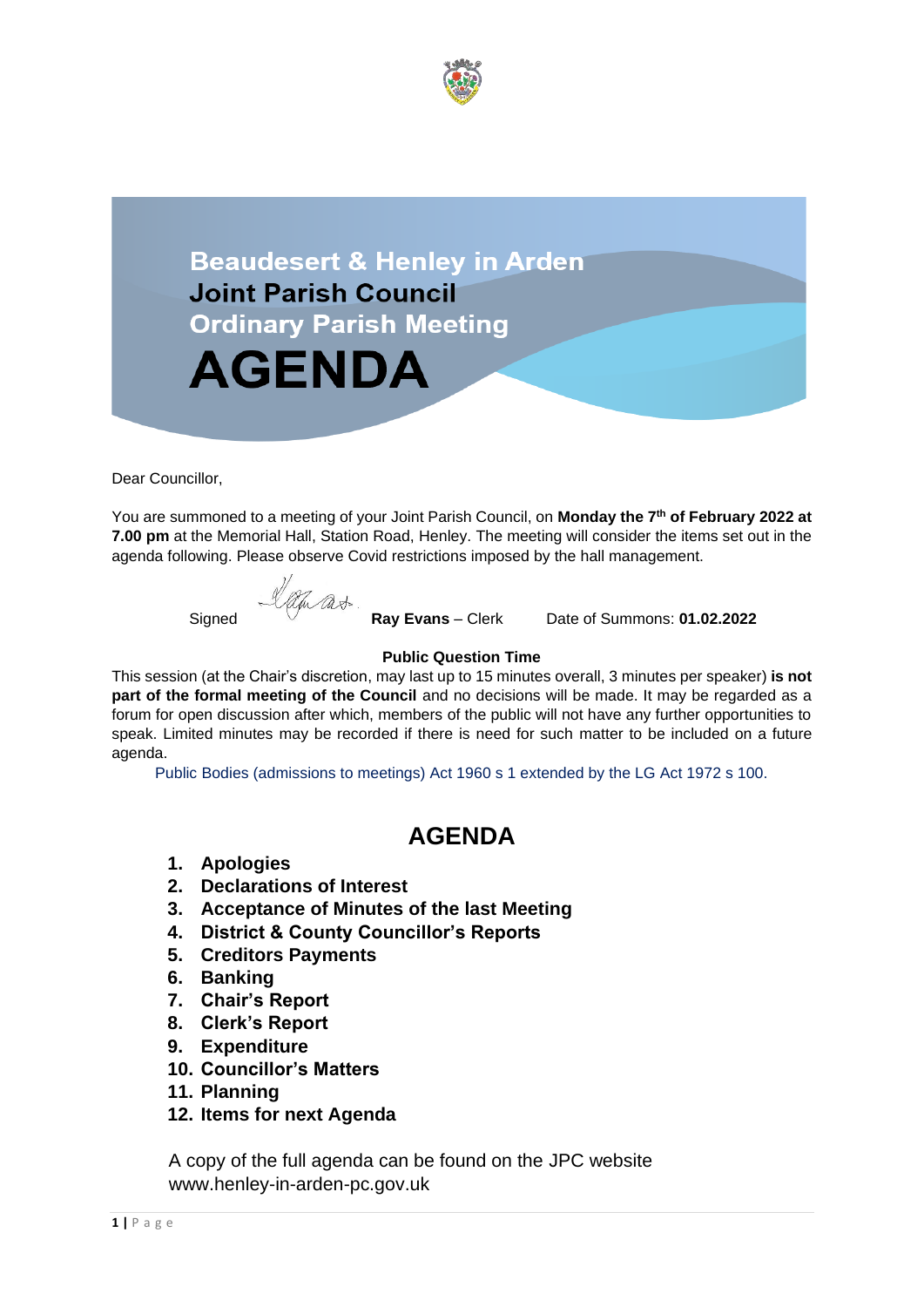

|--|

## **2.**

 **1.**

| Disclosable Pecuniary Interests) Regulations 2012 (SI<br>2012/1464) (NB this does not preclude any later |
|----------------------------------------------------------------------------------------------------------|
|----------------------------------------------------------------------------------------------------------|

## **3.**

## **4.**

| <b>Reports from District &amp; County</b><br><b>Councillors</b> | Clirs Reports posted under supporting<br>documents on the JPC website.<br><b>Presentation limited to 5 minutes.</b> |
|-----------------------------------------------------------------|---------------------------------------------------------------------------------------------------------------------|
|                                                                 |                                                                                                                     |

# **5. CREDITORS PAYMENTS**

#### **Payments made since last meeting**

The Accounts & Audit Regulations 2015 Part II, paras 3 & 4

| <b>Creditor</b>               | <b>Invoice</b><br>Date | <b>Due</b><br>Date | <b>Amount</b><br><b>Net</b> | <b>VAT</b> | <b>Gross</b> | <b>Description</b>                                                                                            |
|-------------------------------|------------------------|--------------------|-----------------------------|------------|--------------|---------------------------------------------------------------------------------------------------------------|
| Avon<br>Planning              | 09.12.21               | 09.01.22           | 500.00                      | 100.00     | 600.00       | Consulting on NDP                                                                                             |
| Colin<br>Harrison             | 28.12.21               | 10.01.22           | 1,120.00                    | 00.00      | 1,120.00     | December labour<br>charges.                                                                                   |
| Colin<br>Harrison             | 28.12.21               | 10.01.21           | 1,100.00                    | 00.00      | 1,100.00     | Riverlands and rear of<br>Fieldhouse Close.<br>15m larch fencing,<br>fencing posts etc.<br>Pay-Back assisted. |
| DM Payroll<br><b>Services</b> | 16.11.21               | 16.12.21           | 60.00                       | 00.00      | 60.00        | Salary and taxation<br>preparation.                                                                           |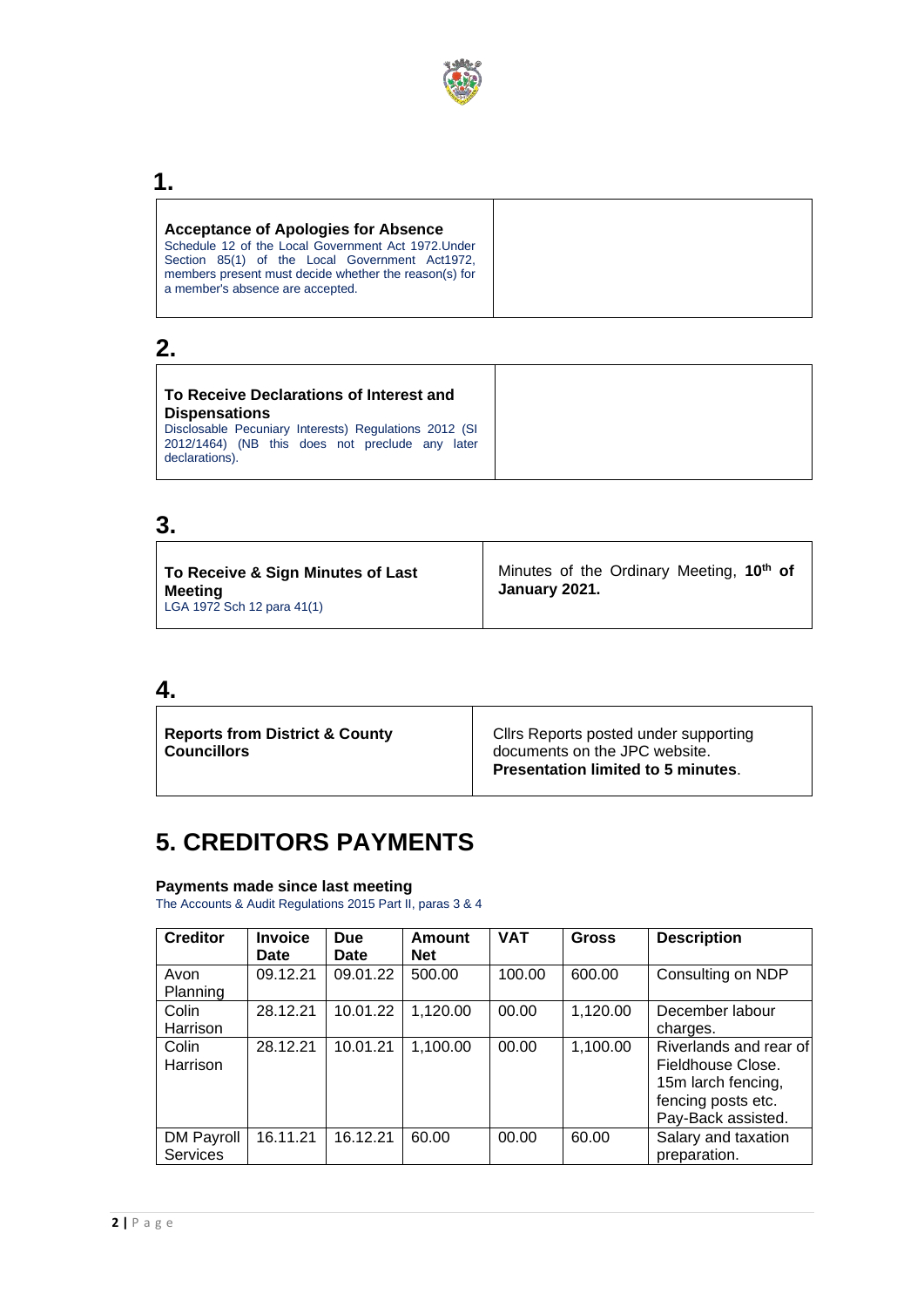

| Henley<br>Focus<br>Magazine | 23.11.21 | 23.12.21 | 100.00   | 00.00  | 100.00   | 2-page spread                                                                     |
|-----------------------------|----------|----------|----------|--------|----------|-----------------------------------------------------------------------------------|
| Henley<br>Focus<br>Magazine | 23.11.21 | 23.12.21 | 150.00   | 00.00  | 150.00   | 5000 leaflet printing<br>and distribution<br><b>Speed Management</b><br>Petition] |
| Henley<br>Focus<br>Magazine | 22.12.21 | 22.01.22 | 120.00   | 00.00  | 120.00   | 2-page spread plus 10<br>x A4 posters [Speed<br>Management<br><b>Publicity</b>    |
| M Truslove                  | 06.12.21 | 06.01.22 | 100.00   | 00.00  | 100.00   | Removal of dead tree<br>rear of 35 Riverside<br>Gardens                           |
| R Adams                     | 30.10.21 | 10.01.22 | 133.88   | 26.78  | 160.66   | <b>Brook End railway</b><br>bridge hardcore                                       |
| R Adams                     | 15.12.21 | 10.01.22 | 126.00   | 25.20  | 151.20   | Postcrete for<br><b>Fieldhouse Close</b><br>fencing.                              |
| R Adams                     | 15.12.21 | 10.01.22 | 52.50    | 10.50  | 63.00    | St Nicholas footpath<br>through copse,<br>hardcore.                               |
| <b>RTA</b>                  | 24.11.21 | 10.01.22 | 1,476.96 | 295.39 | 1,772.35 | Car park consultancy<br>work                                                      |
| <b>SLCC</b>                 | 02.11.21 | 10.01.22 | 25.00    | 5.00   | 30.00    | Closing notes and<br>sign off tutoring.<br>[CiLCA]                                |
| T Mousley                   | 03.12.21 | 10.01.22 | 560.00   | 112.00 | 672.00   | G2 tree felling as per<br>survey.                                                 |
| Secure<br>Parking           | 01.01.22 | 01.01.22 | 42.79    | 8.56   | 51.35    | Whitley Road storage<br>facility                                                  |
| <b>Totals</b>               |          |          | 5,667.13 | 583.43 | 6,250.56 |                                                                                   |

#### **Payments for consideration by Council for payment**

The Accounts & Audit Regulations 2015 Part II, paras 3 & 4

| <b>Creditor</b> | <b>Invoice</b> | <b>Due</b> | Amount     | <b>VAT</b> | <b>Gross</b> | <b>Description</b>      |
|-----------------|----------------|------------|------------|------------|--------------|-------------------------|
|                 | <b>Date</b>    | Date       | <b>Net</b> |            |              |                         |
| Focus           | 25.01.22       | 25.02.22   | £100.00    | £00.00     | £100.00      | 2-page insert [Jan]     |
| T Mousley       | 19.01.22       | 19.02.22   | £590.00    | £118.00    | £708.00      | <b>Riverlands [Cllr</b> |
|                 |                |            |            |            |              | Bainbridge]             |
| <b>Totals</b>   |                |            | £690.00    | £118.00    | £808.00      |                         |

#### **Income since last meeting.**

| Payee  | <b>Remittance   Amount</b><br>Date | <b>Description</b>           |
|--------|------------------------------------|------------------------------|
| Llovds | 10.01.2022                         | Interest paid – January 2022 |
|        |                                    |                              |

# **6. BANKING**

| <b>Banking [Account Balances]</b><br>[Considered in earlier Finance Meeting and agreed<br>by full council] | The balances of accounts at 31.01.2022 are<br>Deposit Account £105,000.00<br>Current Account £2,777.68<br>Total £107,777.68<br>A copy of the bank statement for January is<br>posted on the JPC website. |
|------------------------------------------------------------------------------------------------------------|----------------------------------------------------------------------------------------------------------------------------------------------------------------------------------------------------------|
|                                                                                                            |                                                                                                                                                                                                          |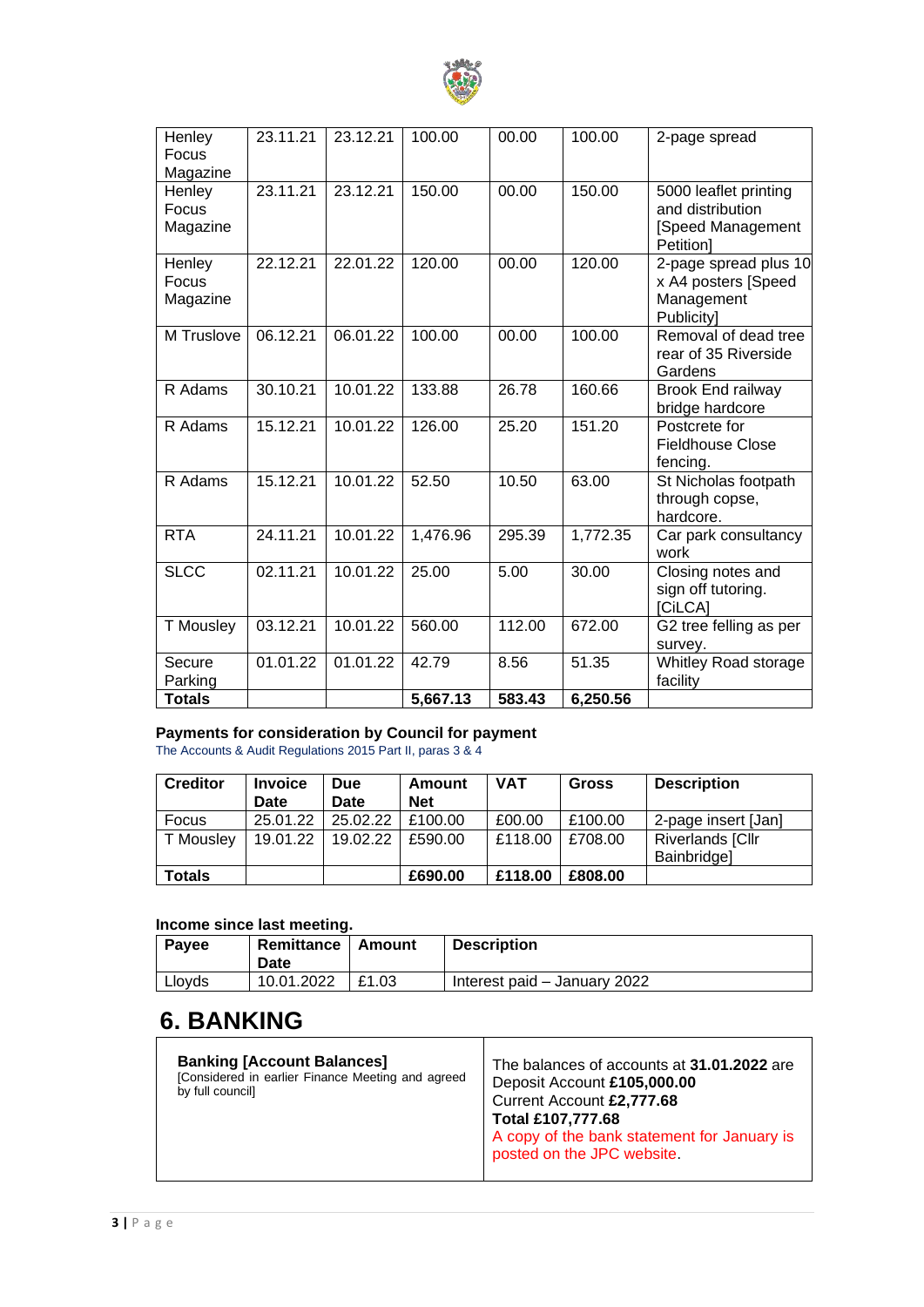

## **7. CHAIR'S REPORT**

### **7.1**

#### **THE BUDGET 2022-2023**

**Please refer to the document on the website. Chair will present the budget and seek acceptance from the full Council. This follows the preliminary plans sighted in the last ordinary meeting under Item 9.2 [Expenditure]**

#### **7.2**

**APPOINTMENTS 7.2.1 VICE CHAIR**

**Following the resignation of previous Vice Chair, the matter of the appointment of a replacement will be presented by the Chair, and if appropriate, she will ask the members to agree to her proposal for a new VC, seek a member to second her motion and call for a vote.**

#### **7.2.2**

#### **CHAIR OF PLANNING COMMITTEE**

**Following the resignation of previous Chair of Planning, the matter of the appointment of a replacement will be presented by the Chair, and if appropriate, she will ask the members to agree to her proposal for a new Chair of Planning, seek a member to second her motion and call for a vote.**

### **7.3**

#### **ACTION PLAN**

**The Town Action Plan. Chair to discuss aspects to be updated or actioned.**

### **7.4**

#### **JUBILEE**

**Chair will update all on progress with planning for HRH Queen Elizabeth's' Jubilee, particularly suggestion for the JPC support and involvement in the event.**

**7.5**

#### **CROFT CAR PARK**

**Final update on Extraordinary Meeting on the Croft Car Park, Monday 21st February at the Memorial Hall, at 7.00pm.**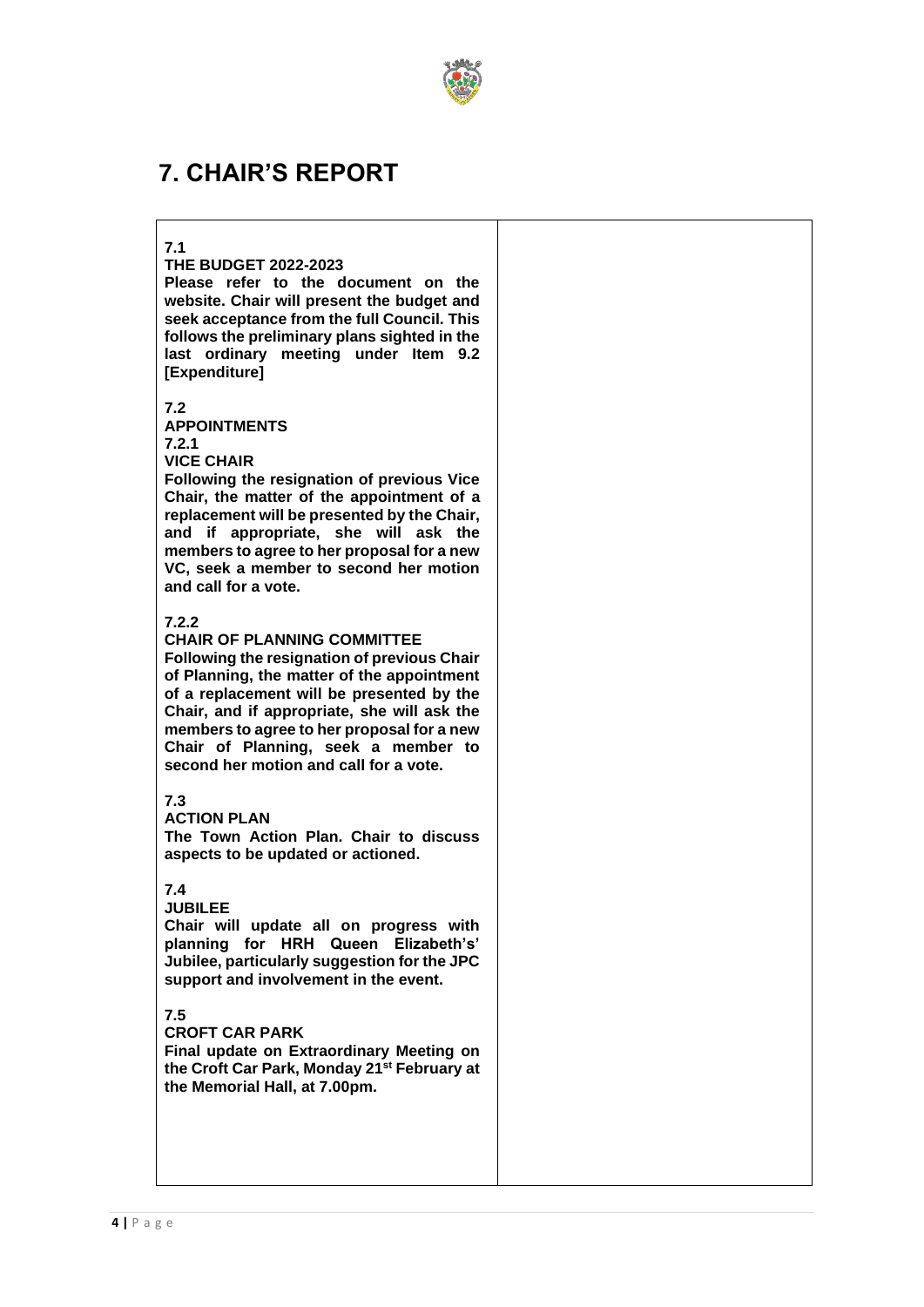

| 7.6<br><b>GRASS CUTTING CONTRACTOR</b>                                                                                                                                                                                                     |  |
|--------------------------------------------------------------------------------------------------------------------------------------------------------------------------------------------------------------------------------------------|--|
| The Chair will propose that the JPC ratify<br>the appointment of WS Gardens as the<br>grass cutting contractor for the new<br>season, based on an inflationary increase<br>of 5%. A copy of the quotation is posted on<br>the JPC website. |  |
| 7.7<br><b>SPEEDING MANAGEMENT</b><br><b>Chair will update on Speeding Management</b><br>progress.                                                                                                                                          |  |
| 7.8<br>A FUNDING PANEL<br>The Chair will propose the formation of a<br>Funding Panel to organise a strategy of<br>seeking a variety of grants available to<br>third tier government. [Cllrs Brady and<br>Turner have volunteered to date]  |  |

# **8. CLERK'S REPORT**

| 8.1<br><b>SPORTS FACILITY UPDATE</b><br>8.1.1<br>Zoom meeting on the 03.02.2022 update.<br>Need for a new mandate to be sought from<br>the electorate. |  |
|--------------------------------------------------------------------------------------------------------------------------------------------------------|--|
| 8.2<br><b>AWARD SCHEME</b><br>The Clerk will update all on the Local<br><b>Council Award Scheme.</b>                                                   |  |
| 8.3<br><b>EMPLOYMENT</b><br>The Clerk will update on WALC support on<br>the completion of the Clerk's Contract of<br>Employment.                       |  |
| 8.4<br><b>FLOODING</b><br>Clerk will update all on latest WCC<br>progress on camera survey for Back Lane.                                              |  |
|                                                                                                                                                        |  |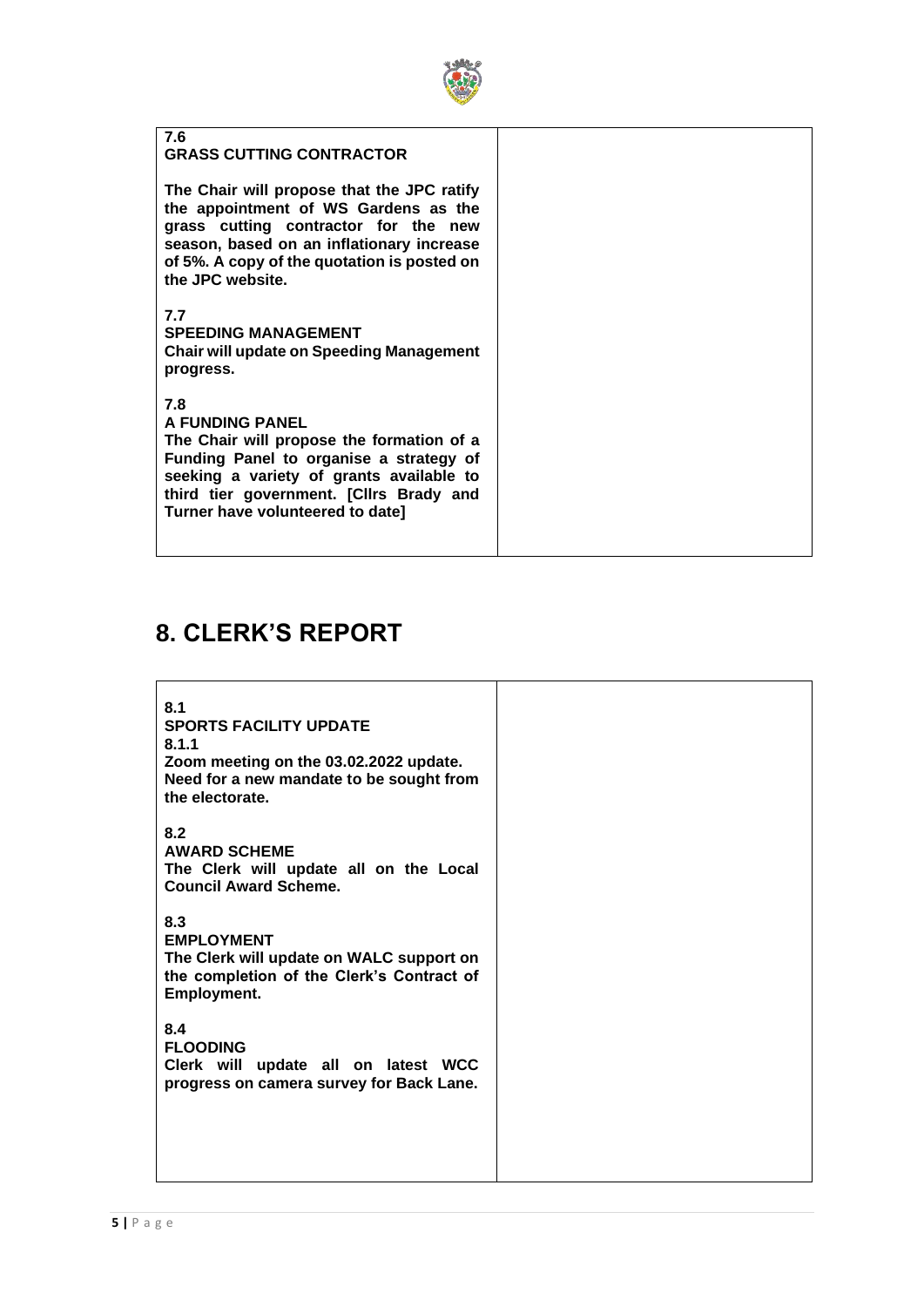

| 8.5<br><b>EV CHARGING POINTS</b><br>Clerk to respond to local business owner<br>regarding the specification of<br>the<br>equipment.                                                                                                                                                    |  |
|----------------------------------------------------------------------------------------------------------------------------------------------------------------------------------------------------------------------------------------------------------------------------------------|--|
| 8.6<br><b>BIKE RACKS</b><br>Clerk will update all on permissions<br>granted for a bicycle rack to be installed on<br>cobbled banking outside the old Barclays<br>Bank. The proposal to purchase the<br>equipment is under Item 9.2 in the<br><b>EXPENDITURE section of the agenda.</b> |  |
| 8.7<br><b>BENCH AT LITTLEWORTH</b><br>The Clerk will update all on the installation<br>of a new bench in Littleworth previously<br>ratified by full council at the OM of 8th of<br>November 2021, Item 10.3.                                                                           |  |

## **9. EXPENDITURE**

**To consider, and if appropriate approve payment for the following capital/service items of expenditure.**

[Considered in earlier Finance Meeting and agreed by full council] The Accounts & Audit Regulations 2015 Part II, paras 3 & 4

#### **9.1**

#### **KNOTWEED**

**Knotweed Eradication**

**Councillors to consider two offers made for this work at Riverlands, namely Environet and Eco Controls and if appropriate direct the Clerk to raise a purchase order for the work to be carried out. Cost no more than £7,000.00.**

**Cllr Bainbridge and the Clerk sought a second tender for this vital work and Cllr Bainbridge will present BOTH offers for discussion and if appropriate, the selection of the most suitable contractor to undertake the work.**

**9.2**

#### **BIKE RACKS**

**Council to consider the installation of a bicycle rack outside old bank, cost no more than £500.00, unit to be installed by Colin Harrison. Please see site phot [WCC] and costing sheet from website [Typical Only]**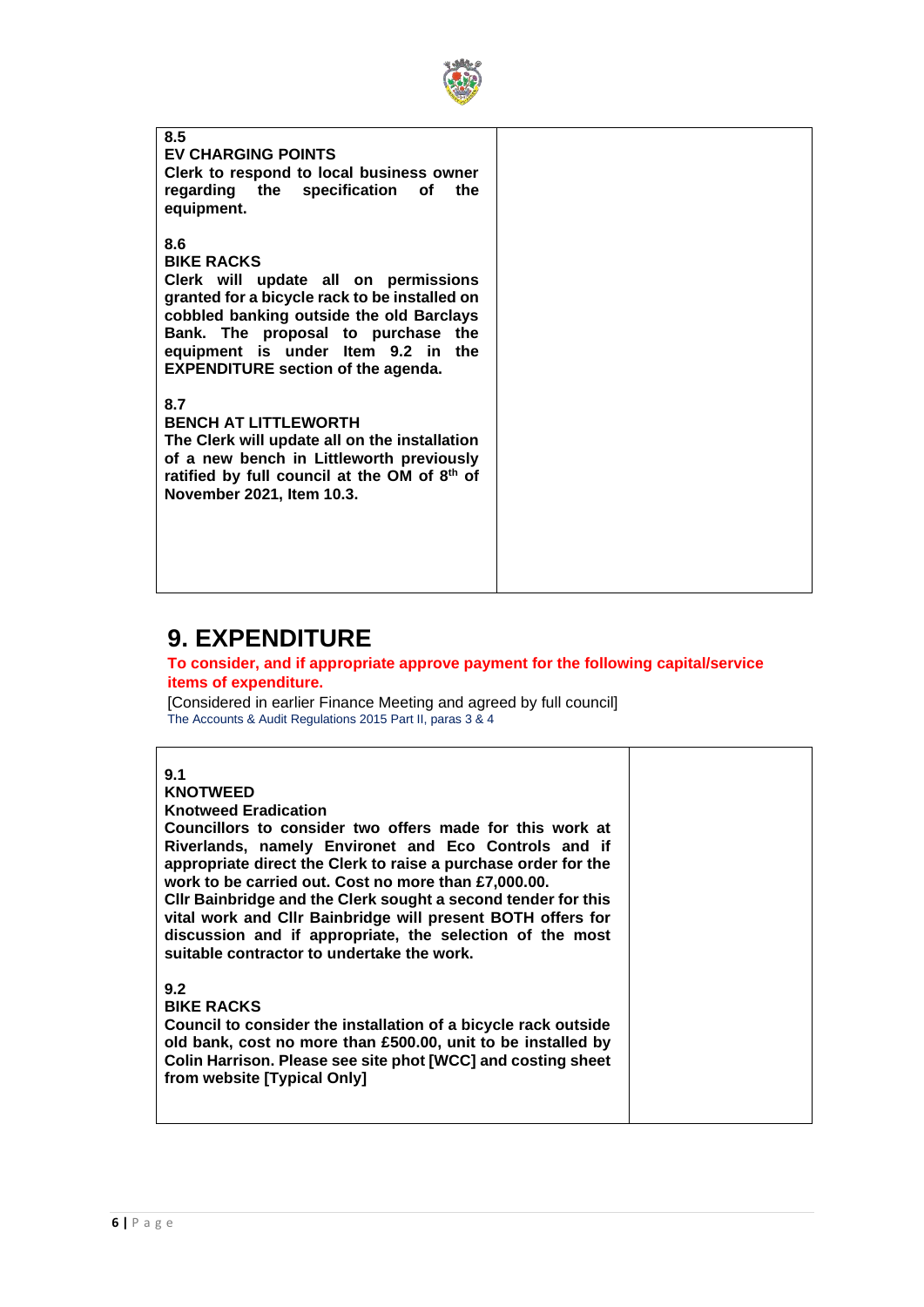

# **10. COUNCILLORS MATTERS**

Members of the council address the meeting [5 MINUTES MAX]

| 10.1<br><b>TREE PLANTING</b><br><b>Brief Update on Jubilee Tree Planting</b><br>CIIr Bainbridge to update members on<br>progress to date. She will raise the matter<br>of funding from the JPC.                                                                                 |  |
|---------------------------------------------------------------------------------------------------------------------------------------------------------------------------------------------------------------------------------------------------------------------------------|--|
| 10.2<br><b>ADDITIONAL GRIT BIN</b><br>CIIr G Easton to raise a request for a new<br>grit bin in Henley.                                                                                                                                                                         |  |
| 10.3<br><b>ALLOTMENTS</b><br>Mr. Nic Haycock to address all on update<br>of allotment holdings for the new season<br>He will also request the JPC consider<br>providing a strimmer so that he may keep<br>verges in tidy order, cost to be debated at<br>next ordinary meeting. |  |
| 10.4<br><b>NEW POND JETTY</b><br>Mr. Colin Harrison [Town Handyman] will<br>address all on his proposal for upgrading<br>of items in Riverlands, including a new<br>pond jetty etc. He is supported by Cllr<br>Andrews.                                                         |  |
| 10.5<br><b>SHAKESPEARE'S ENGLAND</b><br><b>MEMBERSHIP</b><br>CIIr Andrews to propose membership of<br>Shakespeare's England in order to<br>enhance support in promoting Henley<br>more widespread and increase<br>the<br>footfall for all businesses in town.                   |  |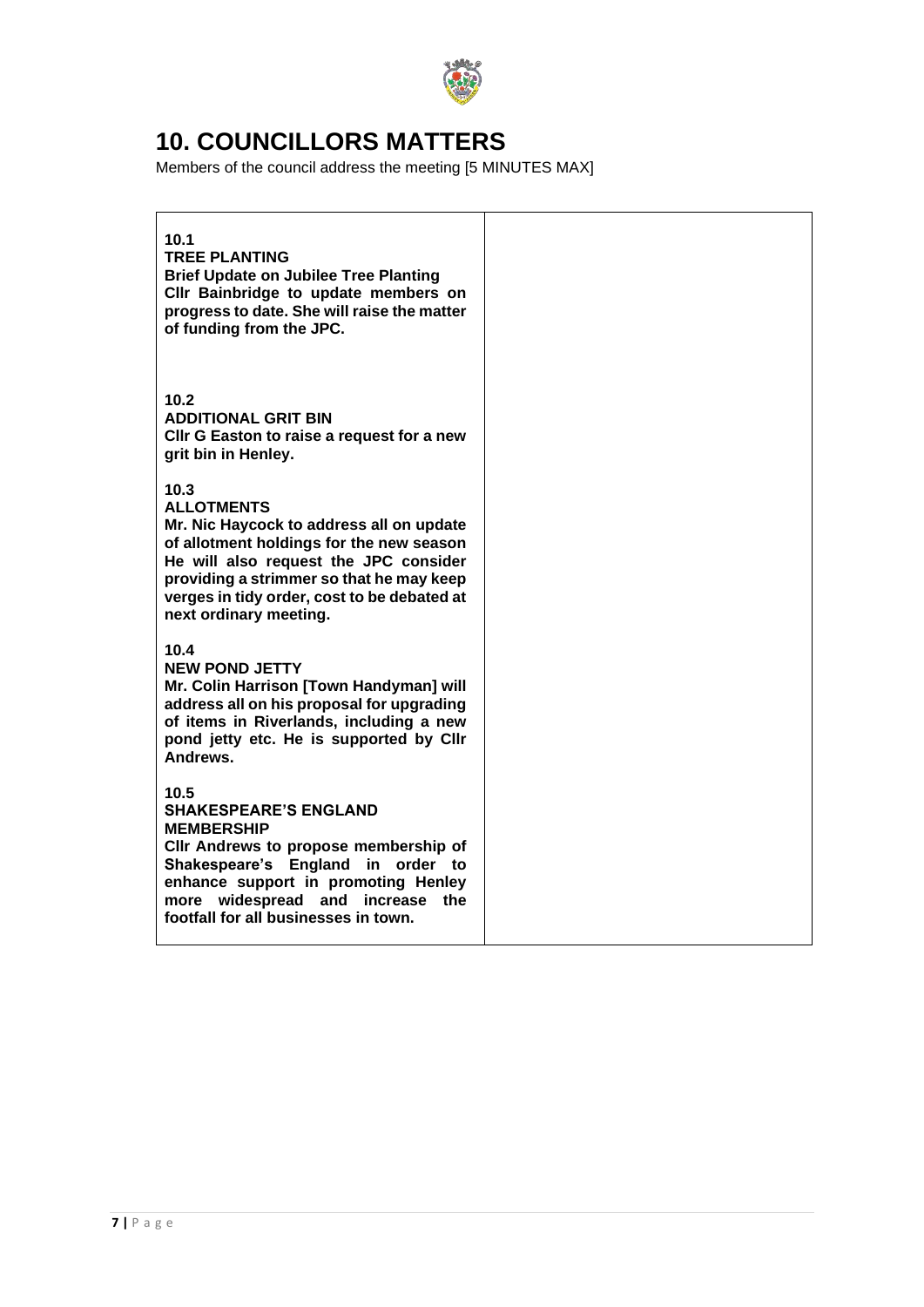

## **11. PLANNING**

Chair and members of the JPC Planning Committee consider the following applications and if appropriate instruct the Clerk to use his delegated powers to post a response on the Stratford District Council planning portal.

JPC members not engaged with planning may leave the meeting at this point Planning Act 2008, The Town and Country Planning (General Permitted Development etc.) (England) (Amendment) Order 2021

#### E-Flamming System

#### Disclaimer:

Details about previous planning applications are currently provided from 1974 onwards. This service is not a substitute for a local land charges or NLIS search. The online planning history is incomplete and should not be relied upon e.g. in connection with a property transaction. In addition, the Council reserves the right to remove or not display certain information (e.g. contact details, signatures, financial and sensitive information) for confidentiality and other reasons. Use of the system is at the user's own risk.  $\Box$  $\frac{1}{2}$  $\top$ 

| <b>Application Details</b>      | <b>Important Dates</b>             | <b>Applicant Details</b>                                                                                                                                                                                                                                                                                 | <b>Agent Details</b> | <b>Statutory Consultees</b> | <b>Associated Documents</b> | Comment                 |
|---------------------------------|------------------------------------|----------------------------------------------------------------------------------------------------------------------------------------------------------------------------------------------------------------------------------------------------------------------------------------------------------|----------------------|-----------------------------|-----------------------------|-------------------------|
|                                 | Application Reference 21/03960/FUL |                                                                                                                                                                                                                                                                                                          |                      |                             |                             |                         |
|                                 | Address                            | 9 Bear Close Henley-In-Arden B95 5HS<br><b>View Map</b>                                                                                                                                                                                                                                                  |                      |                             |                             |                         |
|                                 | Proposal                           | Loft conversion to create two bedrooms, to include two new dormer windows. Bringing existing front door forward to<br>extend hallway. To convert existing garage to study and utility. Minor alterations internally, to move kitchen from front to<br>back, and on first floor to add en-suite bathroom. |                      |                             |                             |                         |
| Application Type                |                                    | <b>Full Application</b>                                                                                                                                                                                                                                                                                  |                      |                             |                             |                         |
|                                 | <b>Status</b>                      | Pending Consideration                                                                                                                                                                                                                                                                                    |                      |                             |                             |                         |
|                                 | Decision                           |                                                                                                                                                                                                                                                                                                          |                      |                             |                             |                         |
| <b>Date Decision Issued</b>     |                                    |                                                                                                                                                                                                                                                                                                          |                      |                             |                             |                         |
|                                 | Case Officer<br>Ryan OKeeffe       |                                                                                                                                                                                                                                                                                                          |                      |                             |                             |                         |
|                                 | Parish                             | Henley-in-Arden                                                                                                                                                                                                                                                                                          |                      |                             |                             |                         |
| Additional   Adjoining Parishes |                                    |                                                                                                                                                                                                                                                                                                          |                      |                             |                             |                         |
| <b>Current Ward</b>             | Henley-in-Arden                    |                                                                                                                                                                                                                                                                                                          |                      |                             |                             | <b>View Councillors</b> |